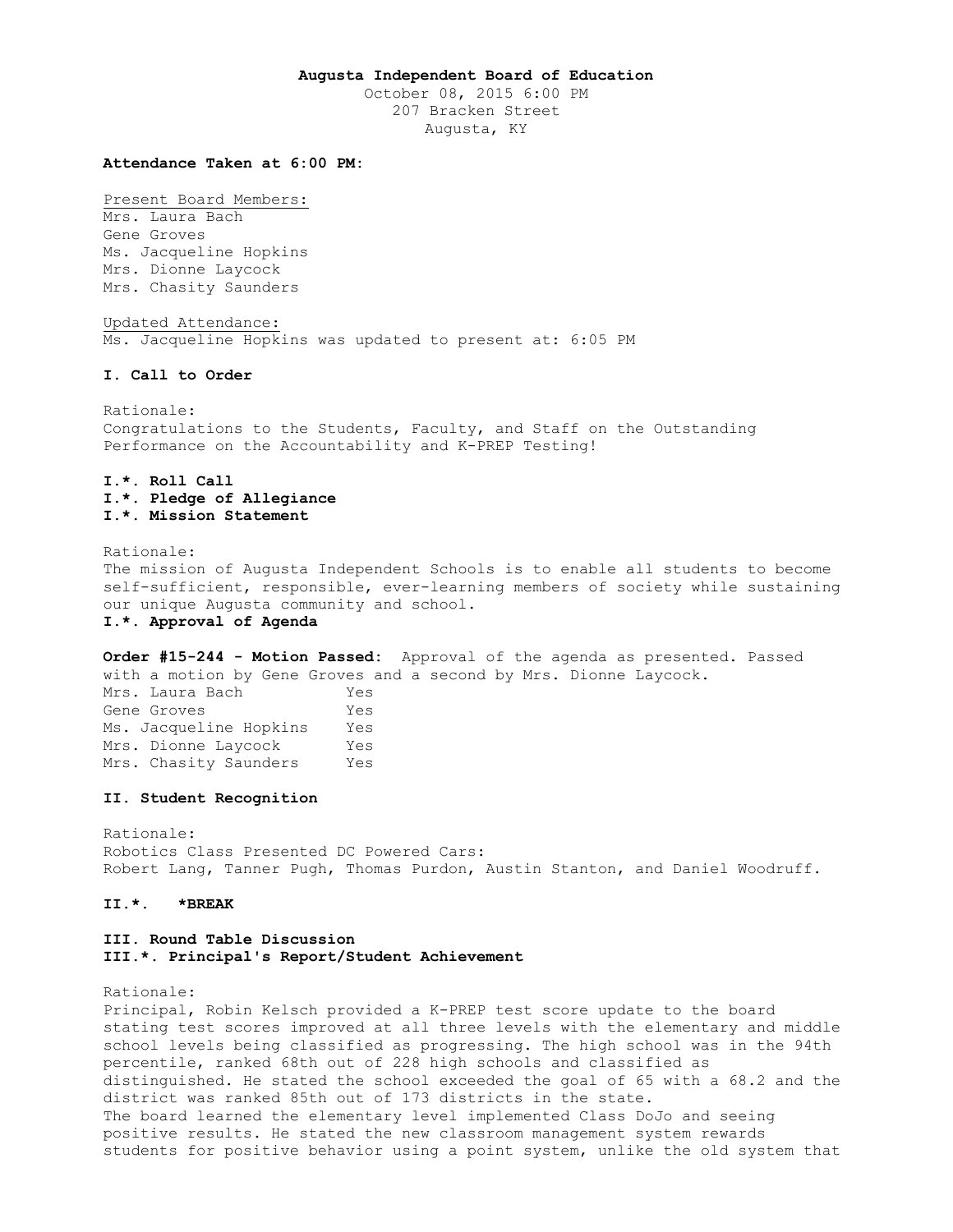only punished students for misbehavior. He stated the middle and high school levels were studying the Positive Behavior Interventions & Supports for implementation next school year.

# **III.\*. Budget**

#### Rationale:

Finance Officer, Tim Litteral reported the general fund revenue receipts for the first quarter total \$374,600. \$12,100 was received in utility taxes, \$4,000 was collected in motor vehicle taxes, and \$2,700 in delinquent property taxes. Over \$5,000 in tuition was collected. Over \$346,000 was received in SEEK funding. Expenditures for the first quarter were approximately \$327,000 which is approximately \$5,000 more than the same time last year. Receipts exceeded expenditures by approximately \$47,600 through September. The school budget indicates approximately \$7,500 has been expended from the budget through September. Maintenance expenses totaled \$69,300 through the first three months. \$28,000 was paid out for property taxes, \$17,665 on salaries and benefits, \$13,300 in utility expenses, \$3,300 in general supplies, and \$3,000 in maintenance repairs and professional services. Through the first three months, transportation costs are at \$25,300. \$7,000 was expended on two used buses, \$5,200 was expended on fleet insurance, \$9,700 has been spent on salaries and benefits, \$2,050 has been spent on diesel fuel, and \$650 on repair parts.

All 2015 special revenue grant funds have been spent as of September 30. Current state 15-16 grant awards are as follows:

| State Grant    | 2015-2016 Funding | 2014-2015 Funding | Difference   |
|----------------|-------------------|-------------------|--------------|
| Community Ed.  | \$20,000          | \$20,000          | $\mathbf{0}$ |
| ESS            | \$15,000          | \$15,000          | 0            |
| FRYSC          | \$56,629          | \$31,295          | $+25,334$    |
| KERA Preschool | \$79,126          | \$74,128          | $+4,998$     |
| Prof. Dev.     | \$4,064           | \$2,690           | $+1,374$     |
| Instruct. Res. | \$6,615           | \$6,810           | $-5195$      |

The food service receipts total over \$22,000 through September. \$6,400 was generated locally, while \$15,700 was reimbursed from the NSLP. Expenditures YTD total \$27,000, with \$13,000 towards salaries and benefits and \$14,000 on supplies and services. The current food service balance is \$12,163.

**Order #15-245 - Motion Passed:** Approve Budget Report passed with a motion by Ms. Jacqueline Hopkins and a second by Mrs. Chasity Saunders.

| Mrs. Laura Bach        | Yes |
|------------------------|-----|
| Gene Groves            | Yes |
| Ms. Jacqueline Hopkins | Yes |
| Mrs. Dionne Laycock    | Yes |
| Mrs. Chasity Saunders  | Yes |

## **III.\*. Facilities Update**

#### Rationale:

The Energy Management Report for the August billing period, indicates a decrease in total energy consumption of 10,751 kBTU (4.3%), which created a reduction in energy cost of \$284. Through August-YTD, the district has used 6,893 (5.1%) fewer kilowatt-hours (kWhs), as compared to our 3-year (FY2010- FY2012) baseline averages for the same period. Therefore, August-YTD, the district has saved approximately \$620 in total energy dollars.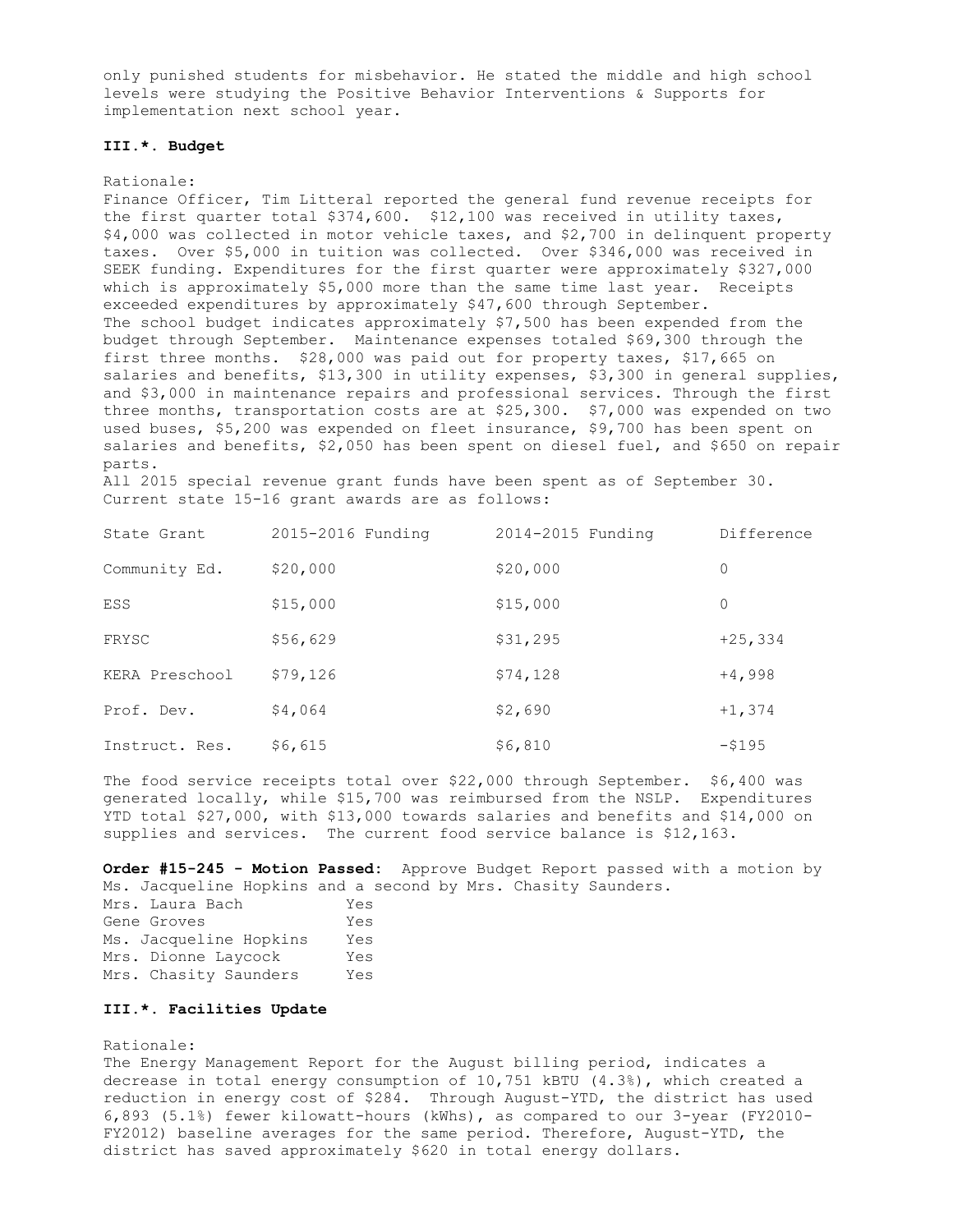Attached is a copy of the weather data for Bracken County. So far, the total number of Degree Days for July and August are very close to those of last year.

Monthly Maintenance:

 Roof vent repaired over stage Drain in cafeteria repaired Phone system repaired by Windstream Earthwell repaired gym light circuits Toilets (2) replaced in boys' restroom Heater installed in high school English classroom Repaired chairlift buzzer and door Fisher and Barger inspected A/C and heating units and installed vents to reduce condensation Sensors (2) repaired on sinks in girls' restroom Hot water heater repaired in storage closet

Construction Renovation Update:

 New window installation scheduled to begin October 13th Front porch weatherization of caps from Campbellsville Industries \$1,915 RJ Construction pay application includes 2.5% more of contingency

**Order #15-246 - Motion Passed:** Approve Facilities Report passed with a motion by Mrs. Dionne Laycock and a second by Gene Groves.

Mrs. Laura Bach Yes Gene Groves Tes Ms. Jacqueline Hopkins Yes Mrs. Dionne Laycock Yes Mrs. Chasity Saunders Yes

#### **III.\*. District Vision and Mission Statement**

#### Rationale:

Superintendent, Lisa McCane presented the new vision and mission statements to the board members. Members of the committee who collaborated to develop the mission and vision were present and expressed support of the newly developed statements. Superintendent McCane said the new mission states the purpose of what we do, how we do it and for whom we do it for and is clear, concise and powerful. She said the vision was a short phrase everyone agreed was timeless with our overall dream, and being an acronym and used in the past, would be easily remembered. Superintendent McCane stated a re-branding and communication campaign would be orchestrated for all stakeholders.

VISION: "Always Inspiring Success"

MISSION: "The mission of Augusta Independent School is to ensure all students achieve high levels of learning in a nurturing climate, empowering them to be responsible and productive citizens of a global community."

**Order #15-247 - Motion Passed: P**assed with a motion by Gene Groves and a second

by Mrs. Dionne Laycock. Mrs. Laura Bach Yes Gene Groves Tes Ms. Jacqueline Hopkins Yes Mrs. Dionne Laycock Yes Mrs. Chasity Saunders Yes

### **III.\*. Emergency Management Plan**

Rationale: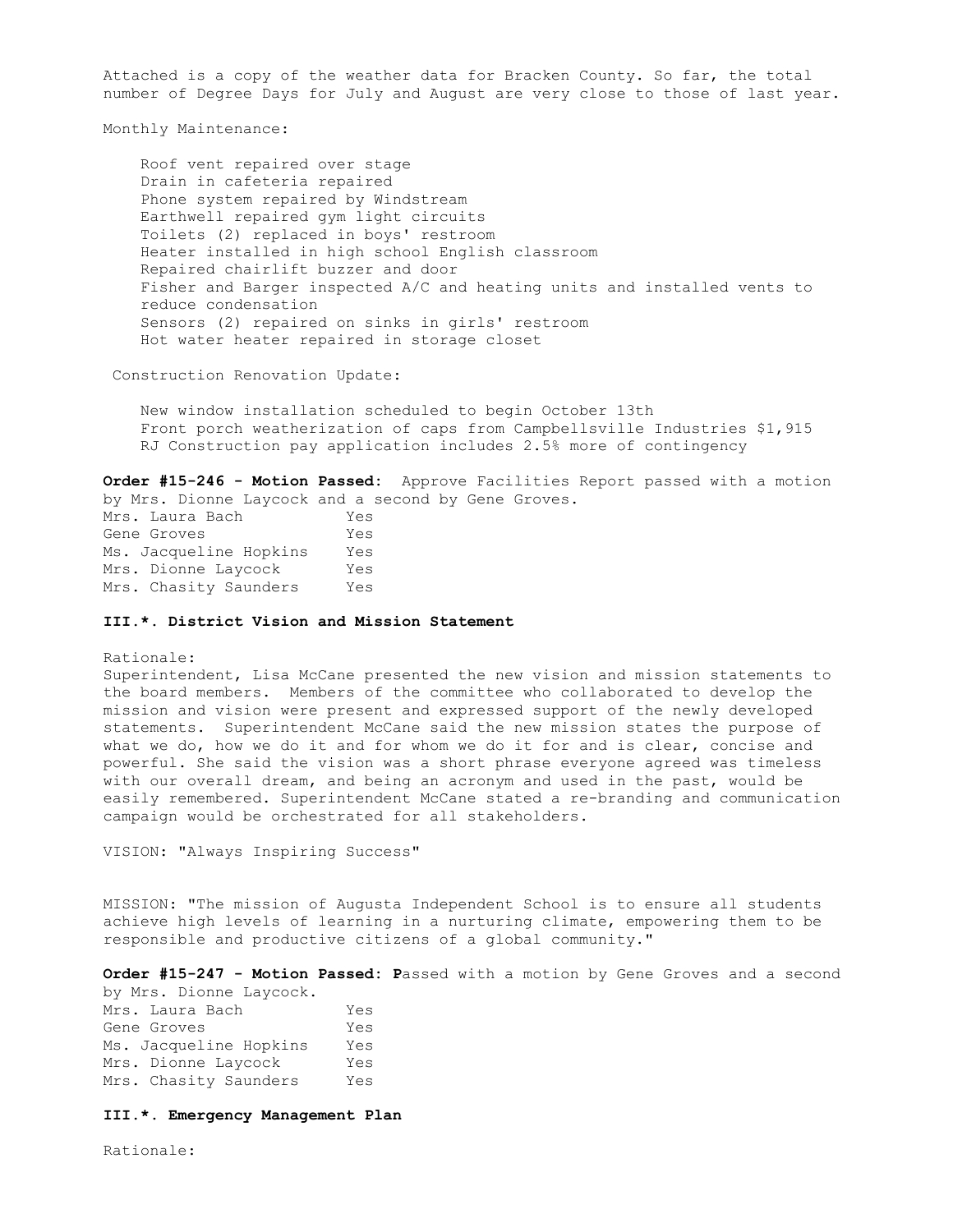Superintendent McCane provided an overview of the district's Emergency Management Plan. She stated the plan is reviewed and updated annually. The board learned the district would be conducting Active Shooter Training next spring.

**Order #15-248 - Motion Passed:** Adopt the Emergency Management Plan passed with a motion by Ms. Jacqueline Hopkins and a second by Mrs. Chasity Saunders. Mrs. Laura Bach Yes Gene Groves Yes Ms. Jacqueline Hopkins Yes Mrs. Dionne Laycock Yes Mrs. Chasity Saunders Yes

### **III.\*. Approve Long-Term Substitute Teachers' Salary**

Rationale:

Superintendent McCane informed the board the district currently has no written policy on long-term substitute teachers' salaries. She said the district has been paying long-term substitute teachers the regular teacher's salary after completion of 10 consecutive days of service for the same teacher.

She explained it varies from district to district, but most either pay after 10 days or 20 days of service. She recommended to the board the district pay the regular teacher's salary after completion of 20 consecutive days of service for the same teacher.

**Order #15-249 - Motion Passed:** Approve Long-Term Substitute Teachers' Salary passed with a motion by Ms. Jacqueline Hopkins and a second by Gene Groves. Mrs. Laura Bach Yes Gene Groves Tes Ms. Jacqueline Hopkins Yes Mrs. Dionne Laycock Yes Mrs. Chasity Saunders Yes

### **IV. Communications IV.\*. Superintendent's Report**

Rationale: Superintendent McCane informed board members of finance and ethics training scheduled on November 12th from 3:45-5:45 before the regular meeting. She stated the early childhood education committee held a meeting with local stakeholders and discussed ways to improve early childhood education. September Attendance: 94.47% Enrollment: P-12 is 278 and K-12 is 264

#### **IV.\*. Expulsion Hearing**

Rationale: Superintendent McCane informed the board of a disciplinary incident and recommended an expulsion hearing.

**Order #15-250 - Motion Passed:** Approve to Schedule Expulsion Hearing passed with a motion by Mrs. Dionne Laycock and a second by Gene Groves. Mrs. Laura Bach Yes Gene Groves Yes Ms. Jacqueline Hopkins Yes Mrs. Dionne Laycock Yes Mrs. Chasity Saunders Yes

**IV.\*. Superintendent Professional Growth and Effectiveness System**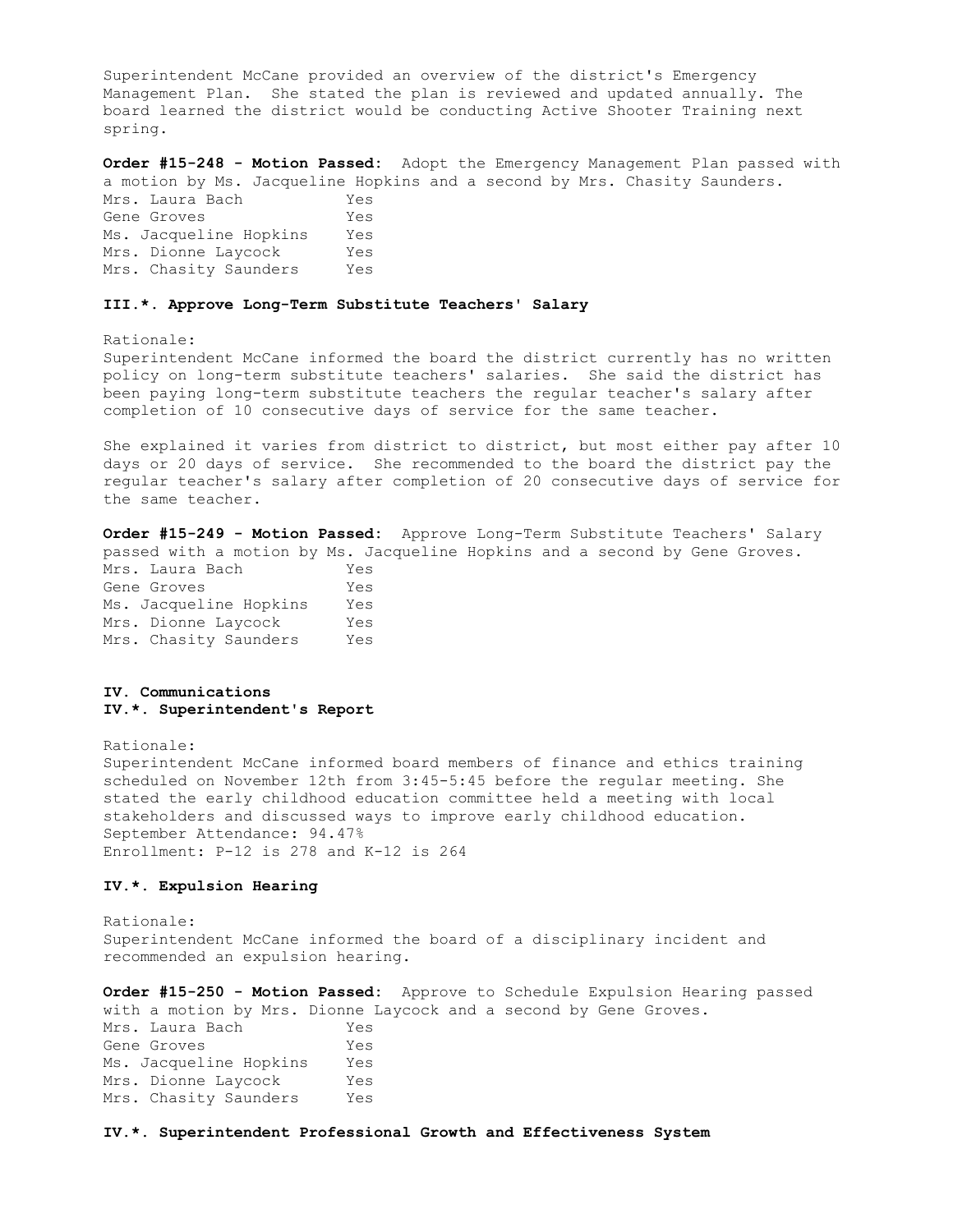Rationale: Superintendent McCane presented a summary of evidence for each standard for September and October to the board members. The prior review was conducted during the August board meeting and presented every other month to the board. The seven standards with evidence for each standard was presented and discussed with the board members. Refer to attachment SPGES Superintendent Summary **IV.\*. Citizens** 

### **IV.\*. Board Members**

#### **V. Business and Consent**

**Order #15-251 - Motion Passed:** Approval of the Business and Consent items as presented passed with a motion by Ms. Jacqueline Hopkins and a second by Mrs. Chasity Saunders. Mrs. Laura Bach Yes Gene Groves Tes Ms. Jacqueline Hopkins Yes Mrs. Dionne Laycock Yes Mrs. Chasity Saunders Yes

**V.\*. Approve Previous Meeting Minutes V.\*. Approve Use of Building Request V.\*. Approve Fundraisers V.\*. Approve Technology Activity Report 2015 V.\*. Approve Certified Evaluation Plan** 

Rationale:

The Certified Evaluation Plan was previously approved. However, a couple of changes to the semantics was recommended by KDE, therefore the need for the board to approve the changes.

# **V.\*. Approve Bills V.\*.1. Approve Adjunct Teacher Certificate**

Rationale: Approve Adjunct Teacher Certificate for Renee McClanahan in Family Consumer Science.

#### **V.\*. Approve Treasurer's Report**

#### **VI. Personnel**

Rationale:

Certified Substitute Hire Crystal Muse

#### **VII. Adjournment**

Rationale:

Fall Break: Oct. 12th-16th

District Attendance Audit: Oct. 20th

Fall Band Concert: Oct. 21st at 6:30 p.m.